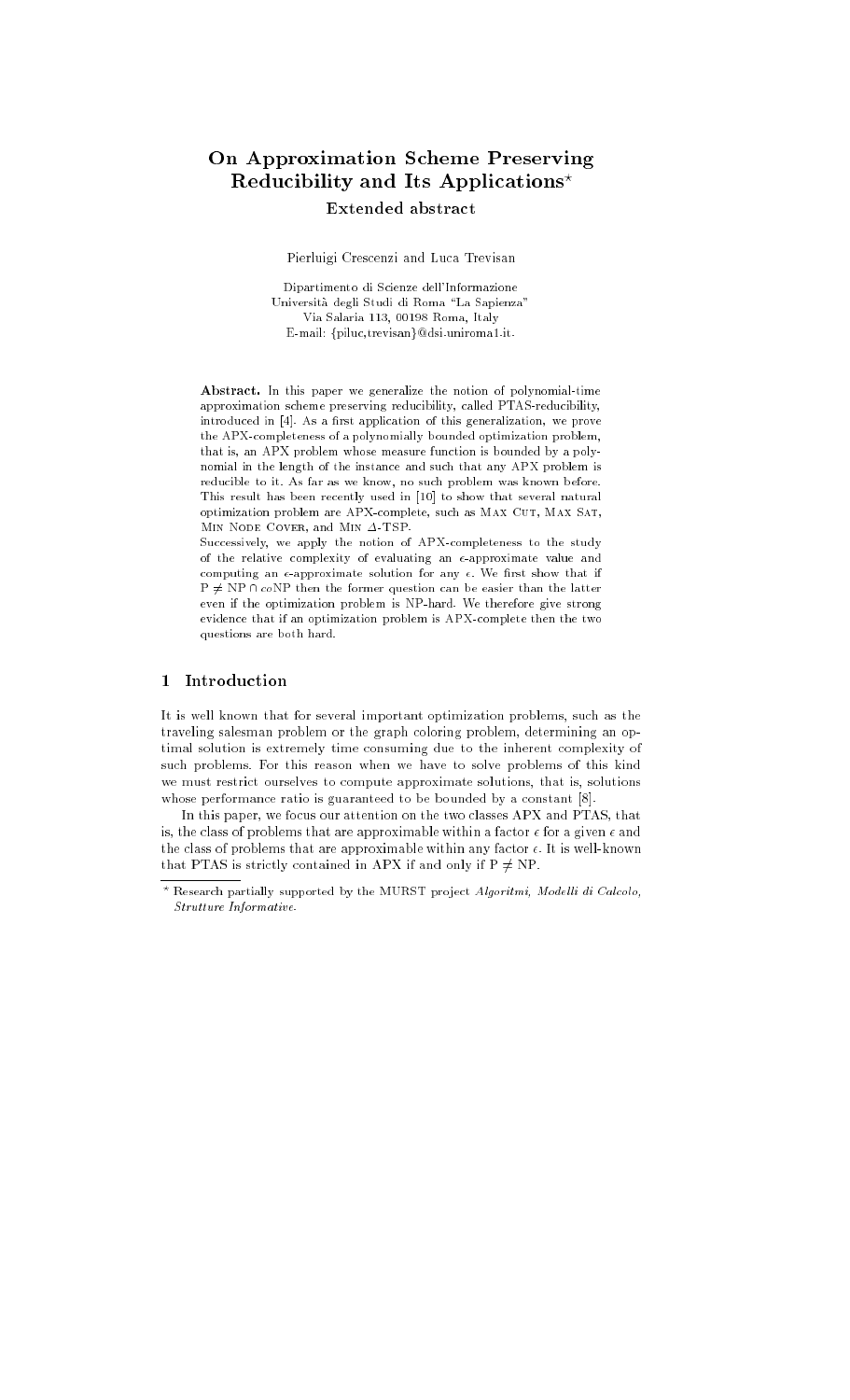Several notions of approximation scheme preserving reducibilities have been introduced in [4, 11, 12] with the aim of establishing hardness and completeness results in APX and of deriving proofs of intractability of arbitrary approximation from them (see also Chap. 3 of [9] for a survey on the notion of reducibility among optimization problems). In particular, in [4] an approximation scheme preserving reducibility, called PTAS-reducibility, was defined and the existence of APX-complete problems was shown. Independently, a more restricted kind of reducibility, called L-reducibility, was introduced in [12] and several completeness results for a subclass of APX were proved. In Sect. 2 we generalize the PTASreducibility and prove the existence of polynomially bounded APX-complete problems, that is, APX-complete problems whose measure function is bounded by a polynomial in the length of the input. As far as we know, this is the first example of such problems. This result has been recently used in [10] in order to prove the APX-completeness of several natural optimization problems, such as MAX CUT, MAX SAT, MIN NODE COVER, and MIN  $\Delta$ -TSP.

Successively, we apply the notion of APX-completeness to the study of the relative complexity of evaluating an  $\epsilon$ -approximate value and computing an  $\epsilon$ approximate solution for any  $\epsilon$ . The relative complexity of checking and evaluating a function was first considered in [14]. It is well-known, for example, that checking whether an array is already sorted is simpler than sorting it. Valiant proved that, indeed, the two questions are equivalent if and only if  $P = NP$ . In [13] and, successively, in [5] the relative complexity of evaluating the optimum cost and constructing an optimum solution for optimization problems was analyzed. For example, we can either compute the size of a maximum clique in a given graph or list the nodes of a maximum clique. Crescenzi and Silvestri gave strong evidence that the latter question may be harder than the former even though it was known that the two questions are equivalent whenever the optimization problem is NP-hard.

In Sect. 3 we show that if P $\neq$  NP  $\cap$  coNP then a problem exists in APX – PTAS whose optimum cost can be approximated within any factor. Moreover, this problem is NP-hard. Thus the property of NP-hardness is not sufficient to guarantee the equivalence between constructive and non-constructive approximation and a different notion of completeness seems to be required. Indeed, we show that no APX-complete problem admits a non-constructive polynomial-time approximation scheme, unless  $NP = coNP$ .

In Sect. 4, in order to strengthen the above result we characterize the class of problems that admit non-constructive polynomial-time approximation schemes in terms of specic classes of languages and of a complexity class raised in the recent theory of parameterized complexity. Finally, further results concerning the notion of non-constructive approximation preserving reducibility and of APXintermediate problem are presented.

#### 1.1 Preliminaries

The basic ingredients of an optimization problem are the set of instances or input objects, the set of feasible solutions or output objects associated to any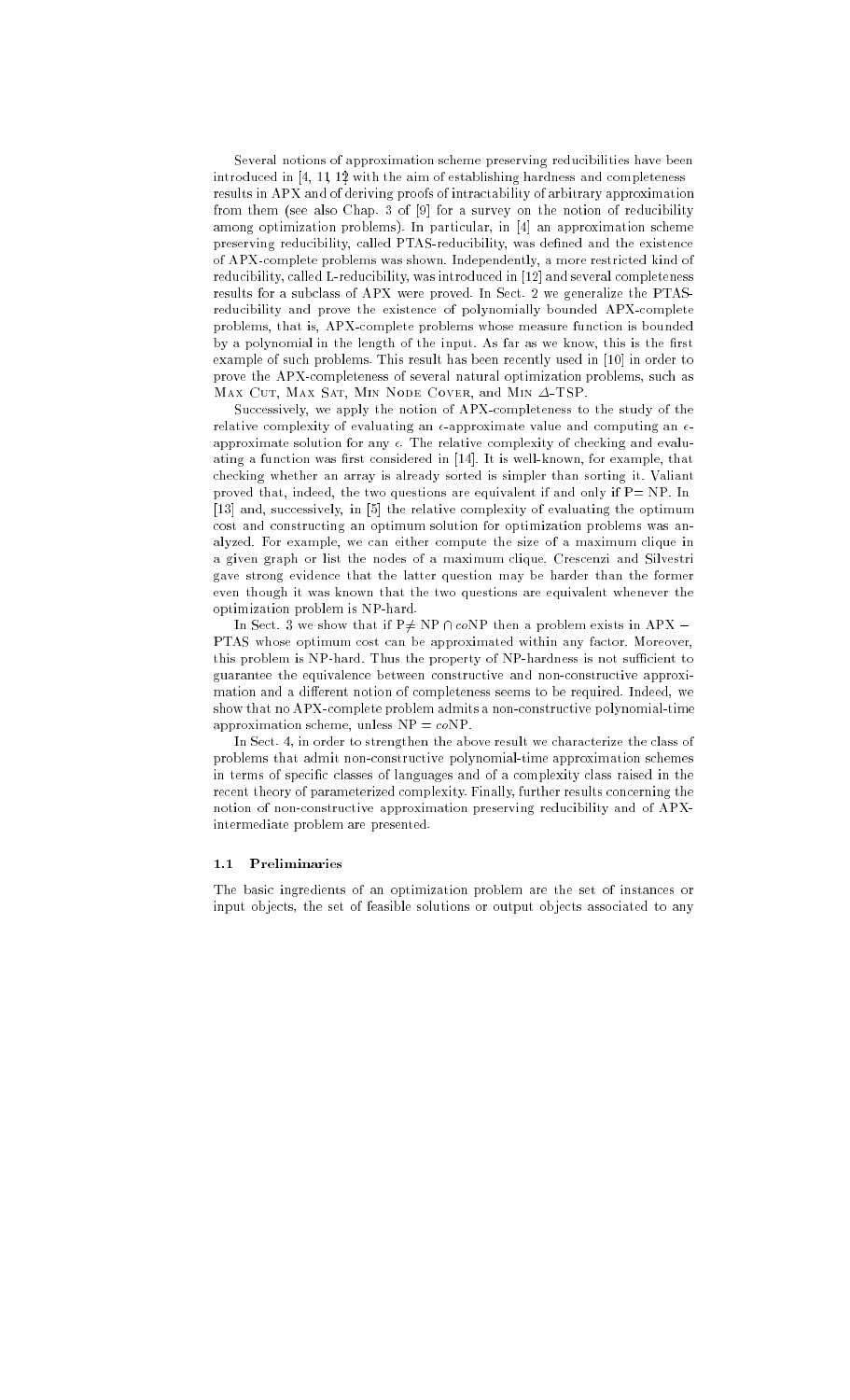instance, and the measure defined for any feasible solution. We thus give the following definition.

**Definition 1.** An NPO problem A is a fourtuple  $(I, sol, m, goal)$  such that

- 1.  $I$  is the set of the *instances* of  $A$  and it is recognizable in polynomial time.
- 2. Given an instance x of I,  $sol(x)$  denotes the set of feasible solutions of x. The set  $sol(x)$  is recognizable in polynomial time and a polynomial  $p$  exists such that, for any  $y \in sol(x)$ ,  $|y| \leq p(|x|)$ .
- 3. Given an instance x and a feasible solution y of x,  $m(x, y)$  denotes the positive integer measure of y and is computable in polynomial time.
- 4.  $goal \in \{max, min\}$ .

If a polynomial  $q$  exists such that, for any instance  $x$  and for any solution  $y$  of  $x, m(x, y) \leq q(|x|)$ , then A is said to be polynomially bounded.

The class NPO is the set of all NPO problems.

The goal of an NPO problem with respect to an instance  $x$  is to find an  $optimum$  solution, that is, a feasible solution  $y$  such that

$$
m(x, y) = goal{m(x, y') : y' \in sol(x)}
$$
.

In the following sol will denote the multi-valued function mapping an instance x to the set of optimum solutions, while  $m^*$  will denote the function mapping an instance  $x$  to the measure of an optimum solution. Moreover, in this paper we will focus our attention on maximization problems only so that we will not specify the goal of the problem.

**Definition 2.** Given an NPO problem A, the language  $L_A$  associated with A is defined as

$$
L_A = \{(x, k) : x \in I \wedge m^*(x) \ge k\} .
$$

Whenever  $L_A$  is NP-complete,  $A$  is said to be NP-hard.

It is well-known that if  $P\neq NP$ , then no NP-hard NPO problem is solvable in polynomial time. In these cases we sacrifice optimality and start looking for approximate solutions computable in polynomial time.

**Definition 3.** Let  $A$  be an NPO problem. Given an instance  $x$  and a feasible solution y of x, the performance ratio of y (with respect to  $x$ ) is defined as

$$
R(x, y) = \frac{m(x, y)}{m^*(x)}
$$

**Definition 4.** An NPO problem A belongs to the class APX if a rational  $\epsilon \in$  $(0, 1)$  and a polynomial-time algorithm T exist such that, for any instance x, the performance ratio of the feasible solution  $T(x)$  is at least  $\epsilon.$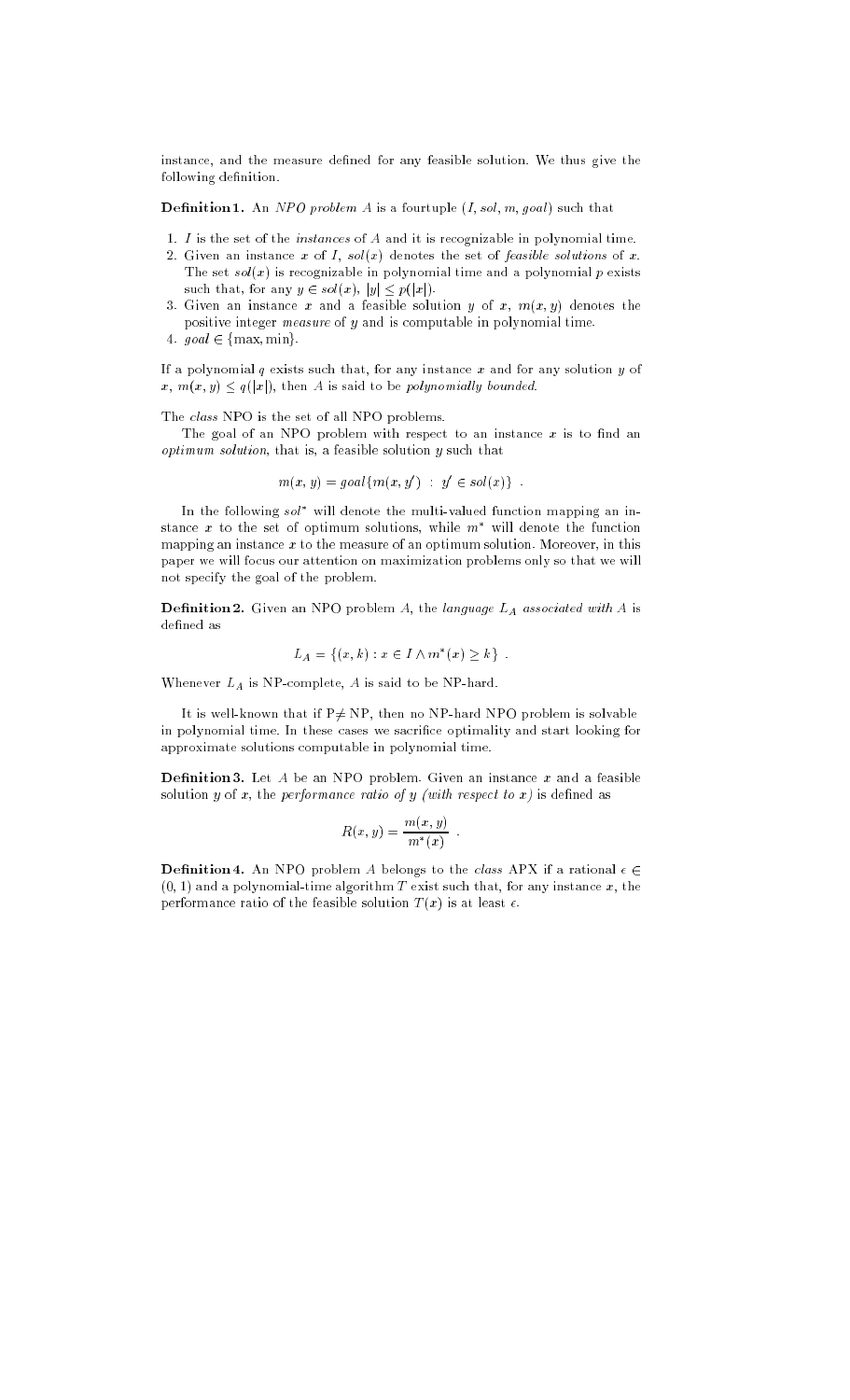Definition 5. An NPO problem  $A$  belongs to the *class* PTAS if it admits a polynomial-time approximation scheme, that is, an algorithm  $T$  such that, for any instance x of A and for any rational  $\epsilon \in (0, 1)$ ,  $T (x, \epsilon)$  returns a feasible solution whose performance ratio is at least  $\epsilon$  in time bounded by  $q(|x|)$  where q is a polynomial.

Clearly, PTAS  $\subseteq$  APX. It is also well-known that this containment is strict if and only if  $P \neq NP$ . An extensive survey of results on these two classes is contained in [2].

**Definition 6.** An NPO problem  $A$  belongs to the *class ncPTAS* if it admits a polynomial-time non-constructive approximation scheme, that is, an algorithm T such that, for any instance x of A and for any rational  $\epsilon \in (0, 1), T (x, \epsilon)$ returns a value between  $\epsilon m$   $(x)$  and  $m$   $(x)$  in time bounded by  $q(|x|)$  where  $q$  is a polynomial.

Observe that the time complexity of a (non-constructive) approximation scheme in the last two definitions may be exponential in the rational  $1/(1 - \epsilon)$ , that is, it may be of the type  $2^{2\gamma+1}$   $\gamma p(|x|)$  or  $|x|^{2\gamma+1}$  verteg p is a polynomial.

#### <sup>2</sup> PTAS -Reducibility and APX-Completeness

The many-to-one polynomial-time reducibility is clearly inadequate to study the approximability properties of optimization problems. Indeed, if we want to map an optimization problem  $A$  into an optimization problem  $B$  then not only do we need a function mapping instances of  $A$  into instances of  $B$  but also a function mapping back solutions of  $B$  into solutions of  $A$  preserving the performance ratio.

**Definition 7.** Let  $A$  and  $B$  be two NPO problems.  $A$  is said to be PTAS*reducible* to B, in symbols  $A \leq B$ , if three computable functions f, g, and c exist such that:

- 1. For any  $x \in I_A$  and for any  $\epsilon \in (0, 1)$ ,  $f (x, \epsilon) \in I_B$  is computable in time polynomial with respect to  $|x|$ .
- 2. For any  $x \in I_A$ , for any  $\epsilon \in (0, 1)$ , and for any  $y \in sol_B(f(x, \epsilon))$ ,  $g(x, y, \epsilon) \in$  $sol_A(x)$  is computable in time polynomial with respect to both |x| and |y|.
- 3.  $c:(0,1) \rightarrow (0,1)$ .
- 4. For any  $x \in I_A$ , for any  $\epsilon \in (0, 1)$ , and for any  $y \in sol_B(f(x, \epsilon)),$

 $R_B(f(x, \epsilon), y) \geq c(\epsilon)$  implies  $R_A(x, g(x, y, \epsilon)) \geq \epsilon$ .

The triple  $(f, g, c)$  is said to be a PTAS-reduction from A to B.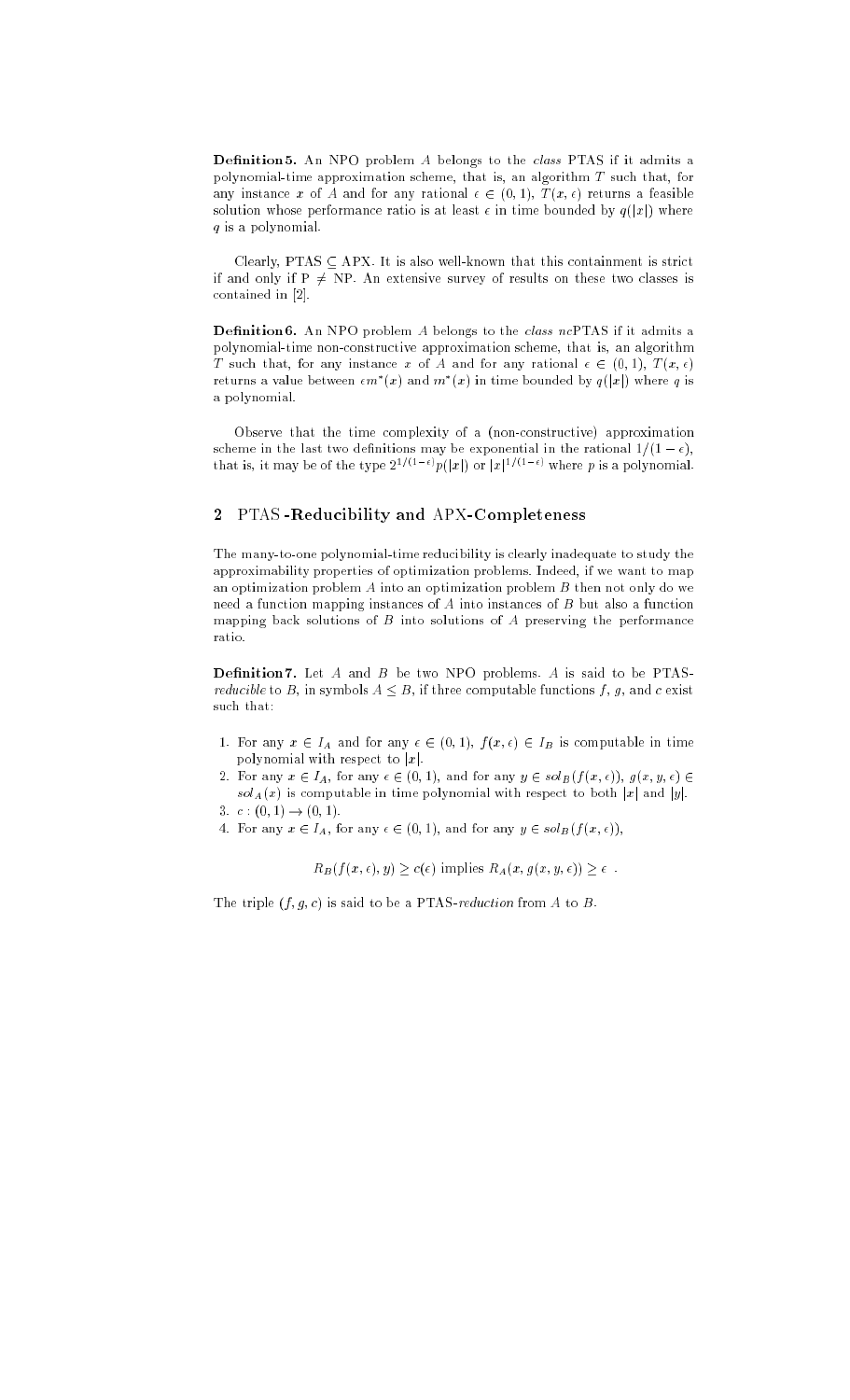Remark. The PTAS-reducibility is a generalization of a reducibility introduced in [4] and called P-reducibility. Indeed, the only difference between the PTASreducibility and the P-reducibility is the fact that  $f$  and  $g$  may depend on  $\epsilon$ . Moreover, in [12] a different kind of reducibility between optimization problems was defined which is a restriction of the P-reducibility and is called L-reducibility. Indeed, an L-reduction turns out to be a P-reduction with  $c(\epsilon) = 1 - \frac{1}{\alpha \beta}$  where  $\alpha$  and  $\beta$  are constants.

**Proposition 8.** If  $A \leq B$  and  $B \in PTAS$ , then  $A \in PTAS$ .

*Proof.* Let  $T_B$  be a polynomial-time approximation scheme for B and let  $(f, g, c)$ be a PTAS-reduction from  $A$  to  $B$ . Then

$$
T_A(x,\epsilon) = g(x,T_B(f(x,\epsilon),c(\epsilon)),\epsilon)
$$

 $\Box$ 

is a polynomial-time approximation scheme for  $A$ .

Definition 9. An NPO problem A in APX is APX-complete if, for any other problem B in APX,  $B \leq A$ .

In [11] a reducibility slightly stronger than the PTAS-reducibility was defined but no APX-completeness result was proved. The following problem, called Max Bounded Weighted Sat or, simply, MBWS, has been instead shown to be APX-complete in [4].

1. An instance is a Boolean formula in conjunctive normal form (in short, CNFformula)  $\varphi$  with variables  $x_1, \ldots, x_n$  of weights  $w_1, \ldots, w_n$  such that

$$
W \le \sum_{i=1}^n w_i \le 2W ,
$$

where  $W$  is an integer.

- 2. For any CNF-formula  $\varphi$ , a feasible solution is a truth assignment to the variables.
- 3. For any CNF-formula  $\varphi$  and for any truth assignment  $\tau$ ,

$$
m(\varphi, \tau) = \begin{cases} \max(W, \sum_{i=1}^{n} w_i \tau(x_i)) & \text{if } \tau \text{ satisfies } \varphi, \\ W & \text{otherwise.} \end{cases}
$$

Let us now consider a polynomially bounded version of the above problem, called Max Polynomially Bounded Weighted Sat or, simply, MPBWS, which is equal to MBWS apart from the measure function which is defined as follows

$$
m_{\rm MPBWS}(x,\tau) = n + \left\lfloor \frac{n(m_{\rm MBWS}(x,\tau) - W)}{W} \right\rfloor
$$

where *n* denotes the number of variables and  $m_{\text{MBWS}}$  and  $m_{\text{MPBWS}}$  denote the measure functions of MBWS and MPBWS, respectively (this 'scaled' version of MPBWS was first suggested in [10]). Observe that according to the above definition, for any instance  $x$  of MPBWS and for any truth-assignment  $\tau$ ,  $m_{\text{MPBWS}}(x, \tau) \leq 2n$ , that is, this problem is indeed polynomially bounded.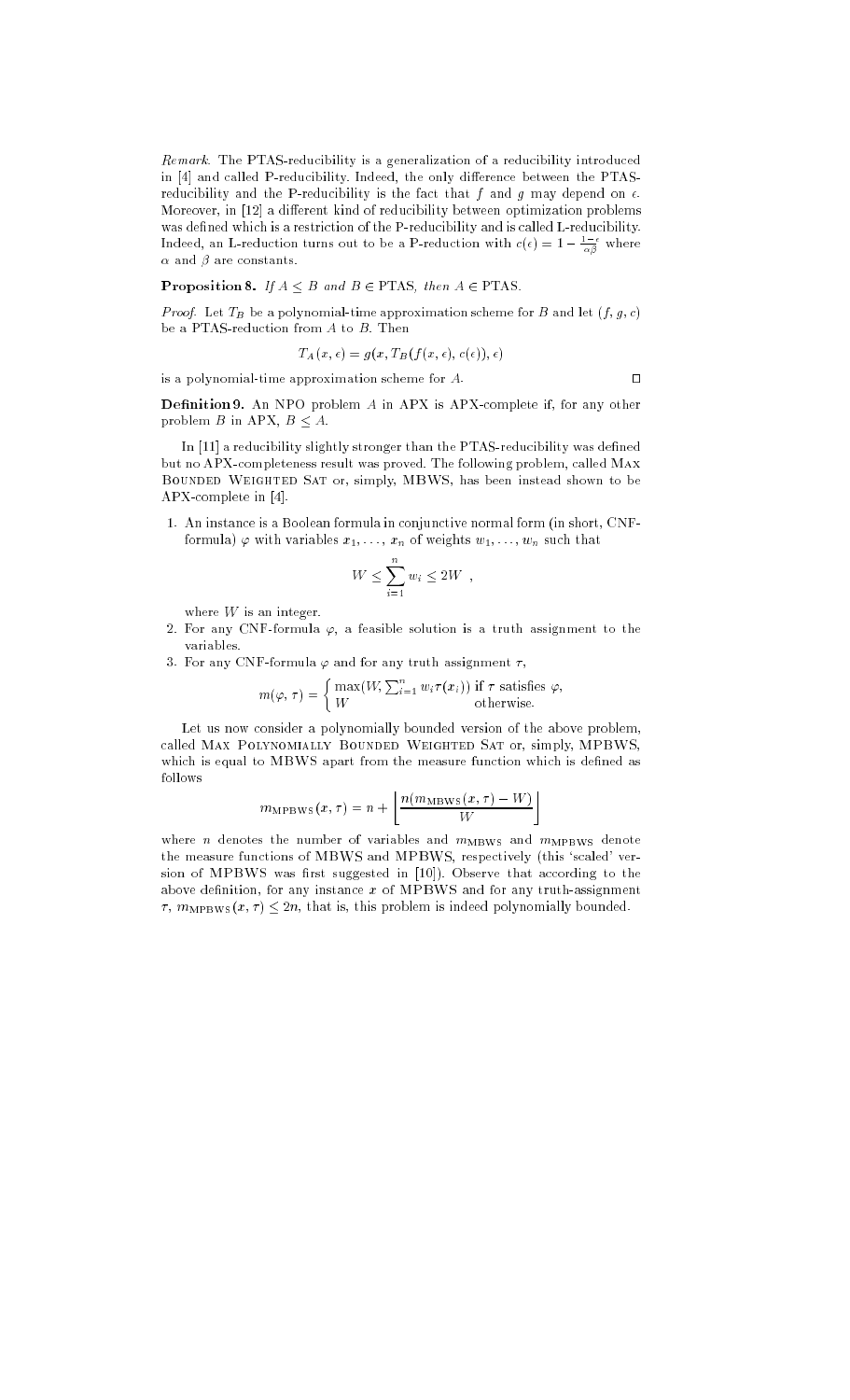### Theorem 10. MBWS is PTAS-reducible to MPBWS.

*Proof.* Let  $x = (\varphi, w_1, \ldots, w_n, W)$  denote an instance of MBWS. The reduction is then defined as follows (note that we are using the fact that  $g$  may depend on  $\epsilon)$  .

- 1. For any  $\epsilon \in (0, 1)$ ,  $f (x, \epsilon) = x$ .
- 2. For any  $\tau$  and for any  $\epsilon \in (0, 1)$ ,

$$
g(x, \tau, \epsilon) = \begin{cases} \tau & \text{if } \epsilon < (n-1)/n, \\ \tau^* & \text{otherwise} \end{cases}
$$

where  $\tau$  -denotes an optimum solution for MBWS.

3. For any  $\epsilon \in (0, 1), c(\epsilon) = (\epsilon + 1)/2$ .

Observe that, according to the denition of the PTAS-reducibility, the running time of g can be exponential in  $\omega_j$  , if we have  $\omega_j$  in the set  $\omega_j$  in the enough time to compute  $\tau$  so that, in this case, the fourth condition in the definition of PTAS-reducibility is clearly satisfied.

Assume now that  $\epsilon < (n-1)/n$  and that  $\tau$  is any truth assignment. Let

:

$$
i_{\tau} = \left\lfloor \frac{n(m_{\text{MBWS}}(x,\tau) - W)}{W} \right\rfloor
$$

Then

$$
R_{\rm MPBWS}(x,\tau)=\frac{n+i_\tau}{n+i_{\tau^*}}
$$

while

$$
R_{\text{MBWS}}(x,\tau) = \frac{m_{\text{MBWS}}(x,\tau)}{m_{\text{MBWS}}^*(x)}
$$
  
\n
$$
\geq \frac{m_{\text{MBWS}}^*(x) - (i_{\tau^*} - i_{\tau} + 1)W/n}{m_{\text{MBWS}}^*(x)}
$$
  
\n
$$
= 1 - \frac{(i_{\tau^*} - i_{\tau} + 1)W/n}{m_{\text{MBWS}}^*(x)}
$$
  
\n
$$
\geq 1 - \frac{(i_{\tau^*} - i_{\tau} + 1)W/n}{W(1 + i_{\tau^*}/n)}
$$
  
\n
$$
= 1 - \frac{i_{\tau^*} - i_{\tau} + 1}{n + i_{\tau^*}}.
$$

If  $i_{\tau^*} - i_{\tau} = 0$  then

$$
R_{\text{MBWS}}(x,\tau) \ge \frac{n+i_{\tau^*}-1}{n+i_{\tau^*}} \ge \frac{n-1}{n} > \epsilon.
$$

**Otherwise**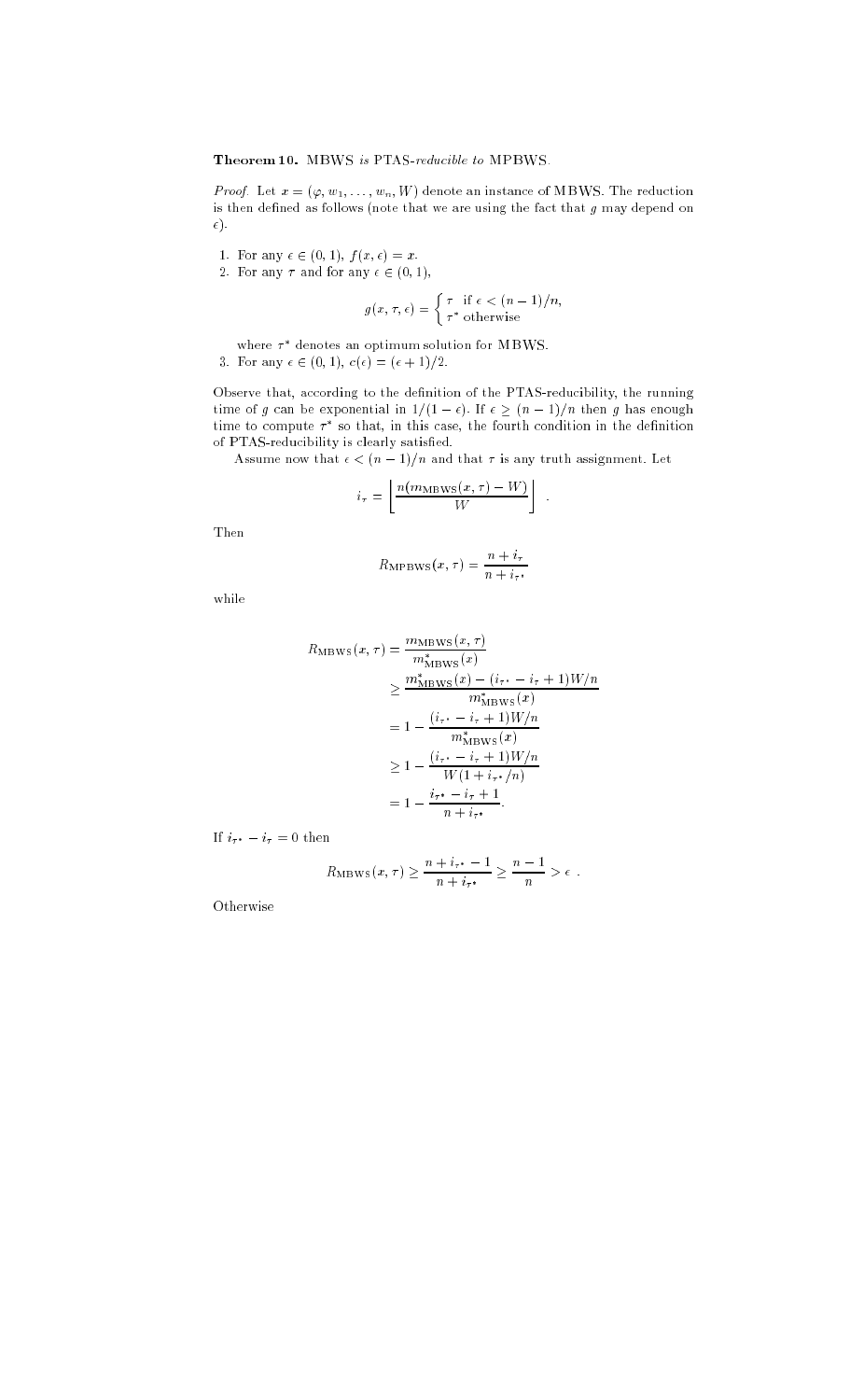$R_{\text{MBWS}}(x, \tau) \geq 1 - \frac{1}{\tau}$  $\frac{1}{n+i_{\tau^*}} \geq 1-2\frac{1}{n+i_{\tau^*}}$  $n + i_{\tau^*}$  =  $\ldots$ 

If  $R_{\text{MPBWS}}(x, \tau) \geq c(\epsilon)$ , then  $R_{\text{MBWS}}(x, \tau) \geq 2c(\epsilon) - 1 = \epsilon$ .

We thus have that, in both cases, the fourth condition in the definition of  $\text{PTAS-reducibility}$  is satisfied and this concludes the proof.  $\square$ 

#### Corollary 11. MPBWS is APX-complete.

Proof. It follows from the APX-completeness of MBWS and from the above  $\Box$ 

As far as we know, this is the first example of a polynomially bounded APXcomplete problem. By using this result, in [10] several other important problems are shown to be APX-complete, such as MAX CUT, MAX SAT, MIN NODE COVER, and MIN  $\Delta$ -TSP. Thus, each of these problems is the hardest within APX and, as already known, does not admit a polynomial-time approximation scheme unless  $P = NP$ . In the next section we shall see that they do not admit a non-constructive polynomial-time approximation scheme either unless  $NP =$ coNP.

Remark. By making use of either the P-reducibility or the L-reducibility it does not seem possible to prove the APX-completeness of MPBWS and thus of the other natural problems. The difficulty is mainly due to the fact that both these two reducibilities do not allow the function  $g$  to depend on  $\epsilon$ : as a consequence, this function is forced to map optimum solutions into optimum solutions. More formally, it is possible to prove that the APX-completeness of a polynomially L-reducibility would imply that  $P<sup>SAT</sup> = P<sup>SAT[log n]</sup>$  where  $P<sup>SAT</sup>$  (respectively, Partition) denotes the class of languages decidable in polynomial time asking a polynomial (respectively, logarithmic) number of queries to an oracle for the satisfiability problem. This latter event seems to be unlikely and, in any case, the relationship between these two classes is a well-known open question in complexity theory [7].

#### <sup>3</sup> Evaluating, Constructing, and APX-Completeness

Assume that  $P \neq NP \sqcup coNP$ . Let  $L \in NP \sqcup coNP = P$  and let  $N|I$  and  $N|I^+$  be the non-deterministic Turing machines deciding  $L$  and  $L^+$  in polynomial time, respectively. We then define the maximization problem  $A$  as follows.

- 1. I contains pairs  $(x, \varphi)$  where x is an instance of L and  $\varphi$  is a CNF-formula.
- 2. For any pair  $(x, \varphi)$ , a feasible solution is a pair  $(y, \tau)$  where y is either a computation path of  $N I(x)$  or a computation path of  $N I^-(x)$  and  $\tau$  is a truth-assignment for  $\varphi$ .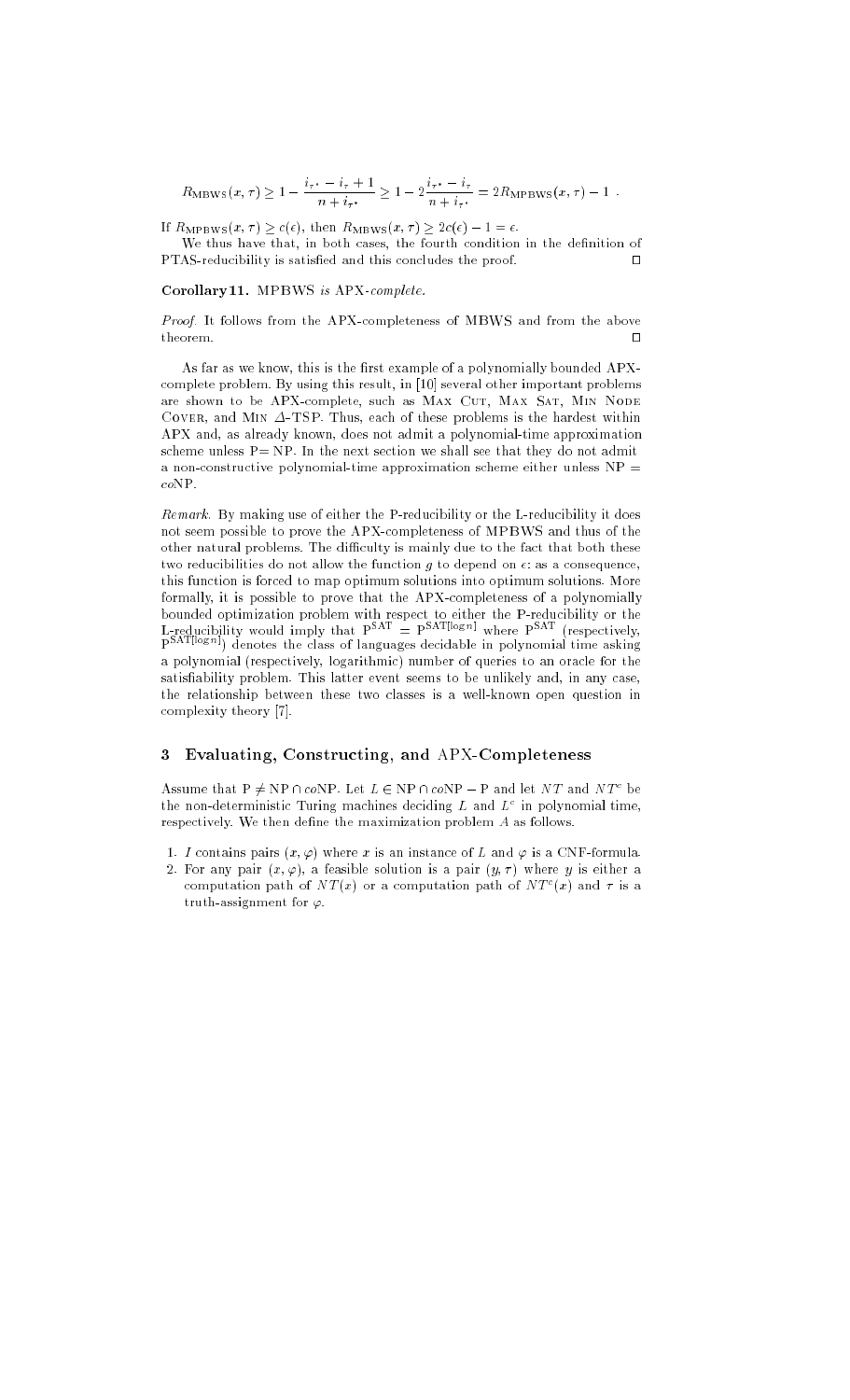3. For any instance  $(x, \varphi)$  of length n and for any feasible solution  $(y, \tau)$ , the measure function is defined as

$$
m((x,\varphi),(y,\tau)) = \begin{cases} n/2 & \text{if } y \text{ is a rejecting computation,} \\ n & \text{if } y \text{ is an accepting computation} \\ n+1 & \text{otherwise.} \end{cases}
$$

Clearly, A belongs to APX and, for any CNF-formula  $\varphi$ ,  $\varphi$  is satisfiable if and only if  $((x_{yes}, \varphi), n + 1) \in L_A$  where  $x_{yes}$  is any word in L and n is equal to the length of  $(x_{yes}, \varphi)$ . Thus A is NP-hard.

It is also easy to see that  $A \in \mathit{ncPTAS}$  . Indeed, the following algorithm is a non-constructive polynomial-time approximation scheme: for any instance  $(x, \varphi)$ and for any  $\epsilon$ ,

$$
T((x,\varphi),\epsilon) = \begin{cases} n & \text{if } \epsilon \le (n-1)/n \text{ or} \\ n+1 & \text{if } \epsilon > (n-1)/n \text{ and } \varphi \text{ is not satisfiable,} \\ n+1 & \text{if } \epsilon > (n-1)/n \text{ and } \varphi \text{ is satisfiable} \end{cases}
$$

where  $n$  denotes the length of the instance.

Finally, suppose that A admits a polynomial-time approximation scheme  $T$ and, for any instance  $(x, \varphi)$ , consider the feasible solution  $(y, \tau) = T((x, \varphi), 2/3)$ . Then y must be an accepting computation path and  $x \in L$  if and only if y is a computation path of  $NT(x)$ . That is, L belongs to P contradicting the hypothesis.

In conclusion we have proved the following result.

**Theorem 12.** If  $P \neq NP \cap coNP$  then an NP-hard maximization problem exist that belongs to  $APX \cap ncPTAS - PTAS$ .

Hence, the notion of NP-hardness is not sufficient to guarantee the equivalence between non-constructive and constructive approximation schemes. We shall now see that, whenever an optimization problem is APX-complete, both evaluating  $\epsilon$ -approximate values and computing  $\epsilon$ -approximate solutions for any  $\epsilon$  are computationally hard.

To this aim, let us firts recall a result obtained in [1].

**Theorem 13 [1].** Let L be a language in NP. Then a rational  $\epsilon \in (0, 1)$  exists such that, for any x, a CNF formula  $\varphi_x$  is computable in polynomial time for which the following hold.

- 1. If  $x \in L$  then  $\varphi_x$  is satisfiable.
- 2. If  $x \notin L$  then any truth-assignment satisfies less than  $\epsilon$  of all the clauses of  $\varphi_x$  .

As a consequence of this result, it follows that MAX SAT, that is, the problem of maximizing the number of satisfied clauses in a given CNF-formula, does not admit a polynomial-time approximation scheme unless  $P= NP$  (note that it is well-known that this problem is approximable [8, 15]).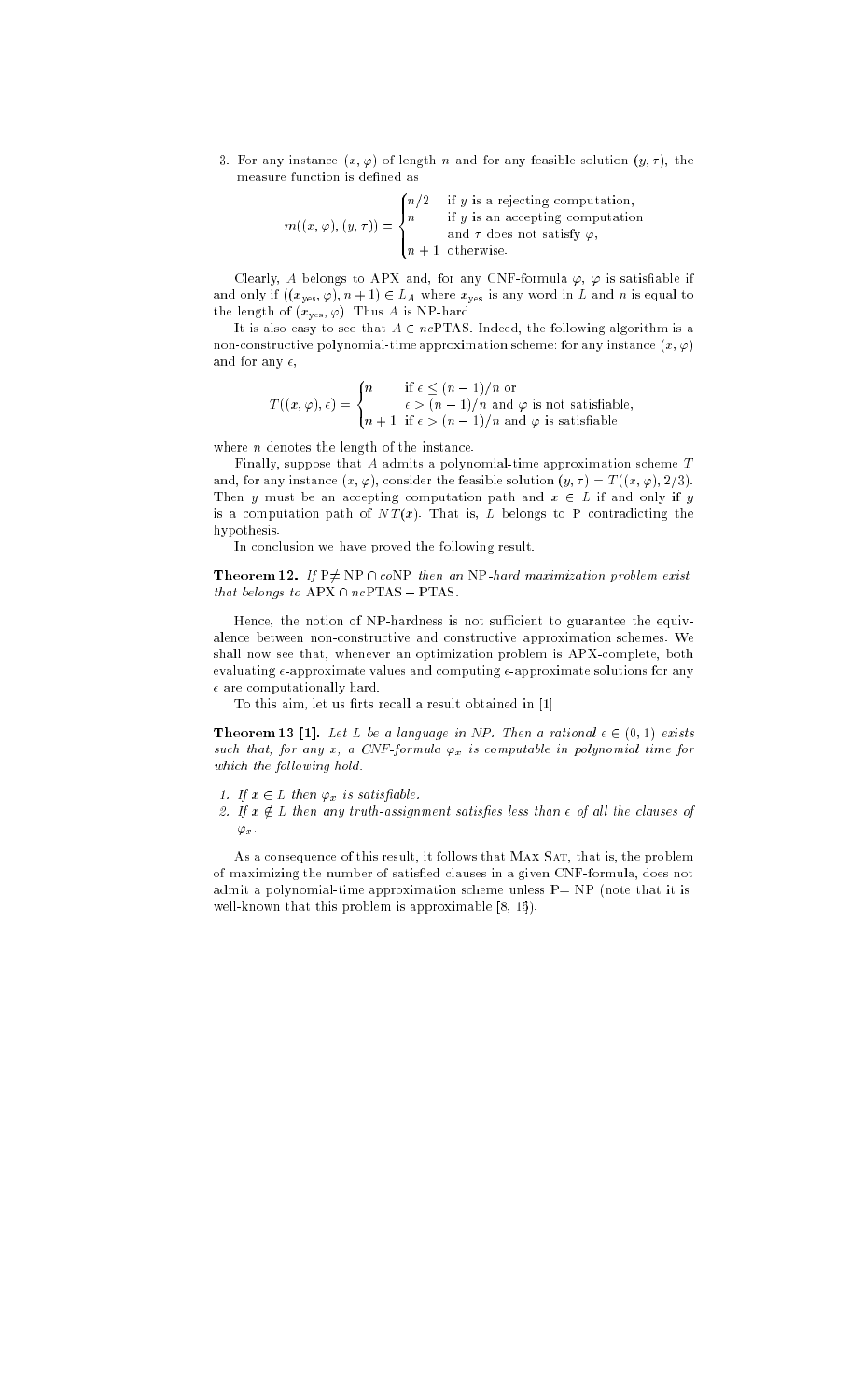Let A be an APX-complete problem and let  $(f, g, c)$  be a PTAS-reduction from MAX SAT to  $A$ . Moreover, let  $L$  be an NP-complete language. From Theorem 13, it follows that, for any x, the CNF-formula  $\varphi_x$  satisfies the following two implications: (a) if  $x \in L$  then  $m_{\text{MSAT}}(\varphi_x) = m$  and (b) if  $x \notin L$  then  $m_{\rm MSAT}(\varphi_x)~<~\epsilon m$  where  $m$  denotes the number of clauses of  $\varphi_x$ . From the definition of PTAS-reducibility it follows also that if  $y$  is a feasible solution of  $f(\varphi_x, \epsilon)$  whose performance ratio is at least  $c(\epsilon)$ , then  $\tau_y = g(\varphi_x, y, \epsilon)$  is truth assignment whose performance ratio is at least  $\epsilon$ .

It is then easy to verify that  $\tau_y$  satisfies less than  $\epsilon m$  clauses of  $\varphi_x$  if and only if  $x \notin L$ . Indeed, if  $x \notin L$  then any truth assignment satisfies less than  $\epsilon m$  clauses. Conversely, if  $\tau_y$  satisfies less than  $\epsilon m$  clauses then  $m_{\rm MSAT}(\varphi_x)\leq 1$  $m_{\text{MSAT}}(\varphi_x, \tau_y)1/\epsilon < m$ , that is,  $x \notin L$ .

If  $A$  admits a non-constructive polynomial-time approximation scheme  $T$ , then we can develop a polynomial-time non-deterministic algorithm to decide the complement of  $L$ . Such an algorithm performs, for any  $x$ , the following steps. step. The contract of the contract of the contract of the contract of the contract of the contract of the contract of

- 1. Compute  $\varphi_x$  and set m the number of its clauses.
- 2. Compute  $a = T(f(\varphi_x, \epsilon), c(\epsilon)).$
- 3. Guess a feasible solution y of  $f(\varphi_x, \epsilon)$ : if its measure is less than a then reject. Otherwise compute  $\tau_y = g(\varphi_x, y, \epsilon)$ : accept if and only if  $\tau_y$  satisfies less than  $\epsilon m$  clauses of  $\varphi_x$ .

In conclusion we have proved the following result.

**Theorem 14.** If A is an APX-complete problem that admits a non-constructive polynomial-time approximation scheme then  $NP = coNP$ .

A natural question that arises from the above theorem is whether a stronger evidence can be given for the non-existence of non-constructive approximation schemes for APX-complete problems. Unfortunately, the following result shows that this is not possible.

**Theorem 15.** If  $NP = coNP$  then an APX-complete problem exists that admits a non-constructive polynomial-time approximation scheme.

*Proof.* Let L be the set of pairs  $(\varphi, \tau)$  such that  $\varphi$  is a CNF-formula and  $\tau$  is an optimum truth-assignment, that is, a truth-assignment satisfying the maximum number of clauses. Clearly,  $L \in coNP$  and thus  $L \in NP$ . Let NT be a nondeterministic Turing machine deciding  $L$  in polynomial time and let  $A$  be the following maximization problem.

- 1. An instance is a CNF-formula  $\varphi$ .
- 2. For any CNF-formula  $\varphi$ , a feasible solution is a pair  $(\tau, y)$  where  $\tau$  is a truth-assignment for  $\varphi$  and y is a computation path of  $NT(\varphi, \tau)$ .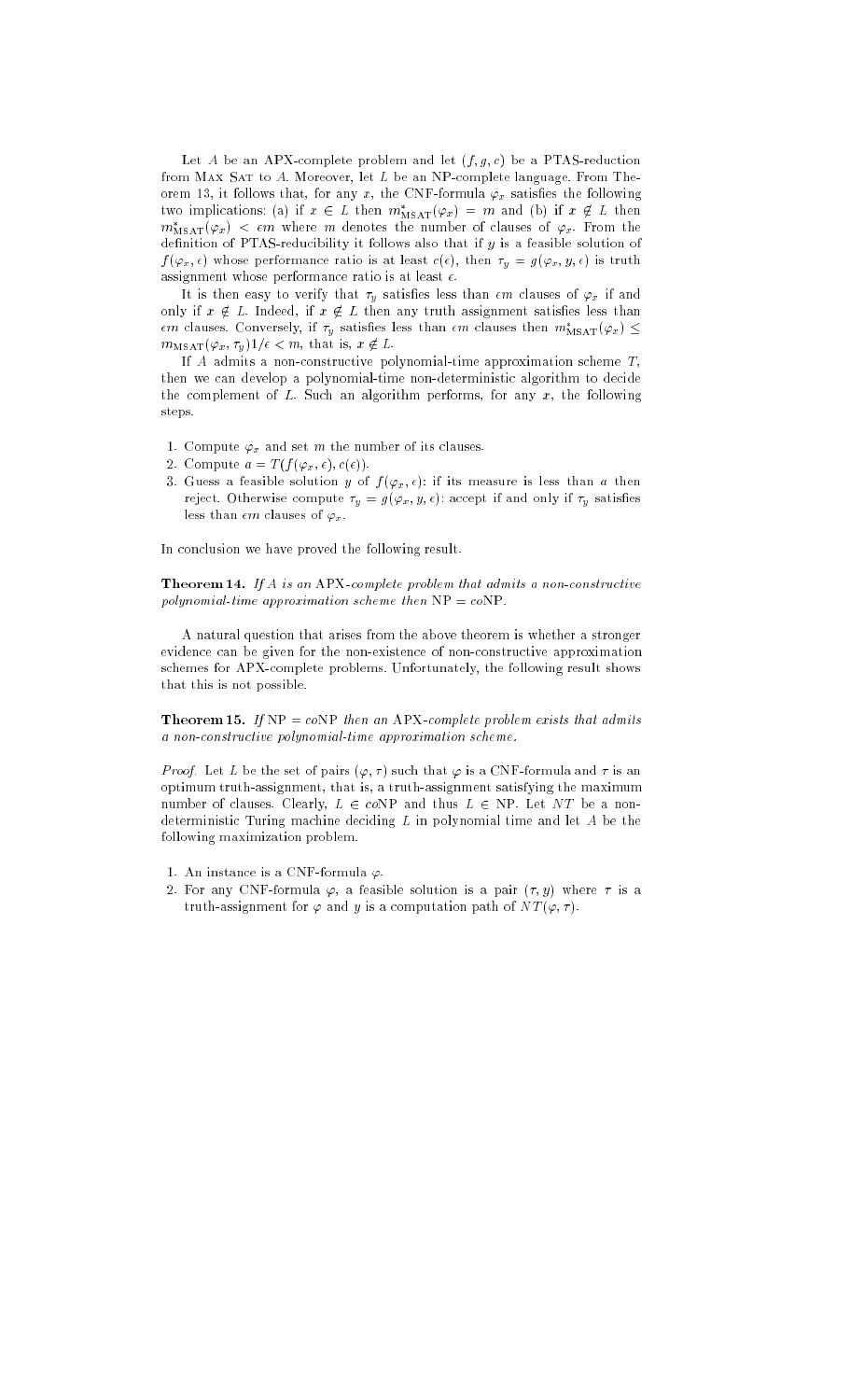3. For any CNF-formula  $\varphi$  and for any feasible solution  $(\tau, y)$ ,

$$
m(\varphi, (\tau, y)) = \begin{cases} n/2 \text{ if } y \text{ is a rejecting computation,} \\ n \text{ otherwise} \end{cases}
$$

where *n* denotes the length of  $\varphi$ .

Clearly, for any instance  $\varphi,$   $m$   $(\varphi)$   $=n$  so that  $A$  admits a non-constructive polynomial-time approximation scheme. We now prove that A is APX-complete by considering the following PTAS-reduction from MAX SAT to  $A$ .

- 1. For any CNF-formula  $\varphi$  and for any  $\epsilon \in (0, 1), f(\varphi, \epsilon) = \varphi$ .
- 2. For any CNF-formula  $\varphi$ , for any pair  $(\tau, y)$  and for any  $\epsilon \in (0, 1)$ ,

$$
g(\varphi, (\tau, y), \epsilon) = \begin{cases} \tau_{\text{apx}} & \text{if } y \text{ is a rejecting computation,} \\ \tau & \text{otherwise} \end{cases}
$$

where  $\tau_{\text{apx}}$  denotes a 1/2-approximate solution of  $\varphi$  for MAX SAT (see [8]). 3. For any  $\epsilon \in (0, 1), c(\epsilon) = \epsilon$ .

In order to prove that the above reduction is indeed a PTAS-reduction it suffices to observe that, for any pair  $(\tau, y)$ , either  $R_A(\varphi, (\tau, y)) = 1$  and  $\tau$  is optimum for MAX SAT or  $R_A(\varphi, (\tau, y)) \leq 1/2$  and the performance ratio of  $\tau_{apx}$  is at least  $\Box$  $1/2$ . utilization of the state of the state of the state of the state of the state of the state of the state of the state of the state of the state of the state of the state of the state of the state of the state of the

#### Further Results  $\overline{\mathbf{4}}$

#### 4.1 Relationships with Parameterized Complexity

In order to obtain a deeper insight on the relative complexity of constructive and non-constructive approximation schemes, we have to define a generalization of the notion of associated language. The difficulty is that the value of an approximate solution is not exactly defined, since it is only expected to lay in a certain interval. For this reason, it is necessary to define a *class* of associated languages for every maximization problem.

**Definition 16.** Let  $A$  be a maximization problem. A language  $L$  belongs to the class  $L(A)$  if and only if the following properties hold.

- 1. L contains triples  $(x, k, d)$  where x is an instance of A and k and d are positive integers.
- 2. If  $(x, \kappa, a) \in L$  then  $m(x) > \kappa(1-1/a)$ .
- $3.$  II  $(x, \kappa, a) \notin L$  then  $m(x) \leq k$

**Definition 17.** A language whose instances have the form  $(x, d)$ , where d is a positive integer, belongs to the class SP if and only if an algorithm exists deciding the language in time  $O(f(a)|x|^{s-s})$ , that is, in time polynomial in  $|x|$  for every fixed d.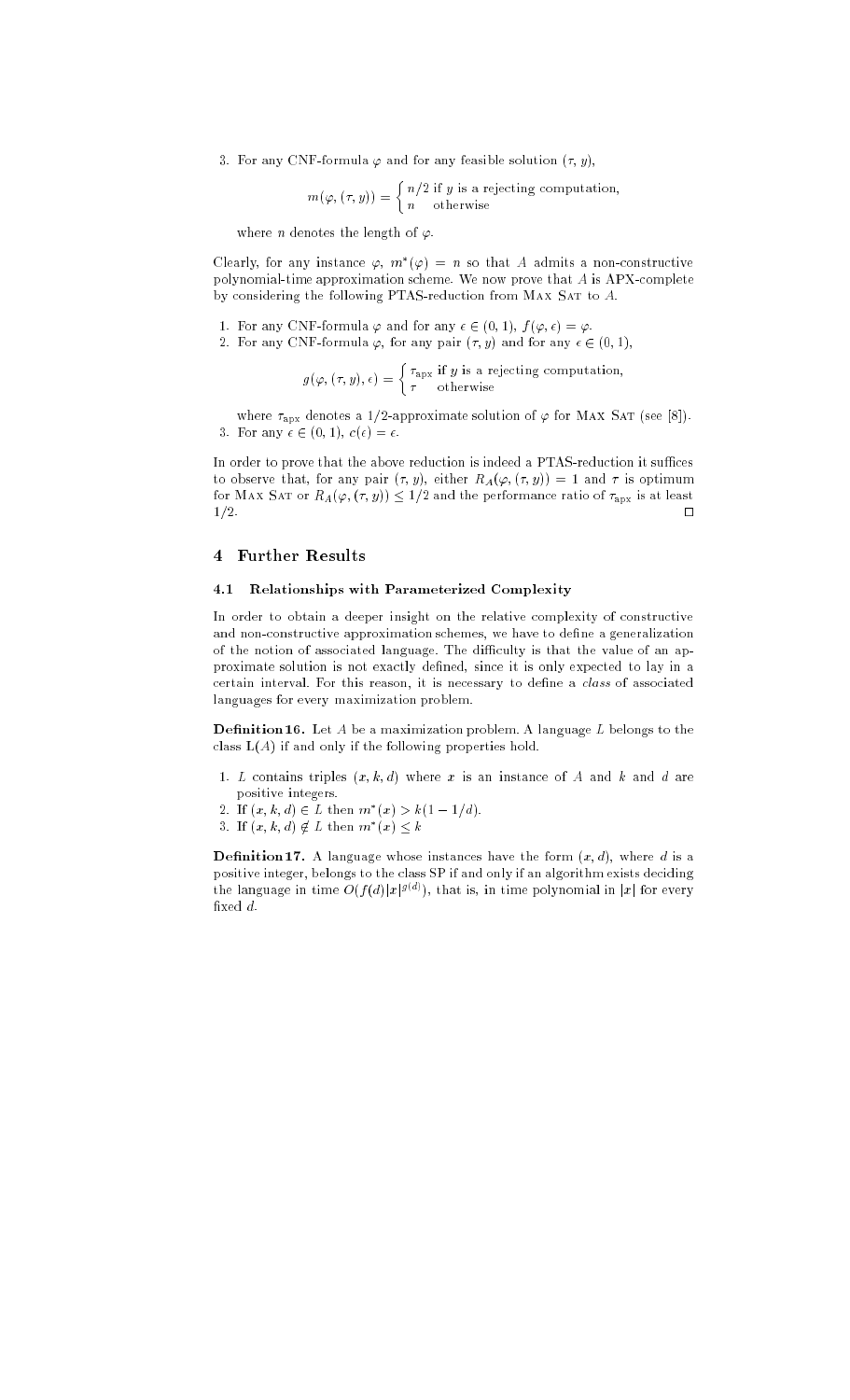The notion of fixed parameter complexity and of class SP is mainly due to Downey and Fellows (for an introduction to these ideas see [6]). The following theorem relates the fixed parameter complexity of the languages in  $L(A)$  to the complexity of evaluating approximate values.

Theorem 18. A maximization problem A admits an ncPTAS if and only if  $L(A) \cap SP \neq \emptyset$ .

#### 4.2 Non-Constructive Reducibilities

The notion of non-constructiveness may also be applied to the study of reducibilities among optimizations problems. The ncPTAS-reducibility can be defined similarly to the PTAS-reducibility. The main property of this reducibility is that if A is ncPTAS-reducible to B and  $B \in ncPTAS$ , then  $A \in ncPTAS$ .

It is worth noting that if a problem A is APX-complete with respect to the ncPTAS-reducibility, then it is NP-hard to evaluate approximate values for A. Thus constructing approximate solutions for A is reducible to evaluating approximate values.

Oddly enough, the nice property of preserving non-constructive approximation schemes is not achieved by PTAS-reducibility.

**Theorem 19.** If  $P \neq NP \cap coNP$ , then two approximable problems A and B exist such that A is PTAS-reducible to B but A is not ncPTAS-reducible to B.

The following result holds as well.

**Theorem 20.** If  $P \neq NP \cap coNP$ , then two approximable problems A and B exist such that A is ncPTAS-reducible to B but A is not PTAS-reducible to B.

#### 4.3 APX-intermediate Problems

An NPO problem  $A$  in  $APX - PTAS$  is  $APX$ -intermediate if it is not  $APX$ complete. An interesting consequence of Theorem 14 is that if a certain approximable problem belongs to  $ncPTAS - PTAS$ , then it is APX-intermediate unless  $NP = coNP$ . This observation allows us to show that the existence of a 'natural' APX-intermediate problem is strictly related to the existence of many-to-one one-way functions [5] (thus partially solving an open question raised in [4]). More recently, however, it has been shown in [3] that the Bin Packing problem is APX-intermediate unless the polynomial-time hierarchy collapses.

## References

1. Arora S., Lund C., Motwani R., Sudan M., Szegedy M.: Proof verification and hardness of approximation problems. Proc. 33-rd Ann. IEEE Symp. on Foundations of Computer Science (1992) 14-23